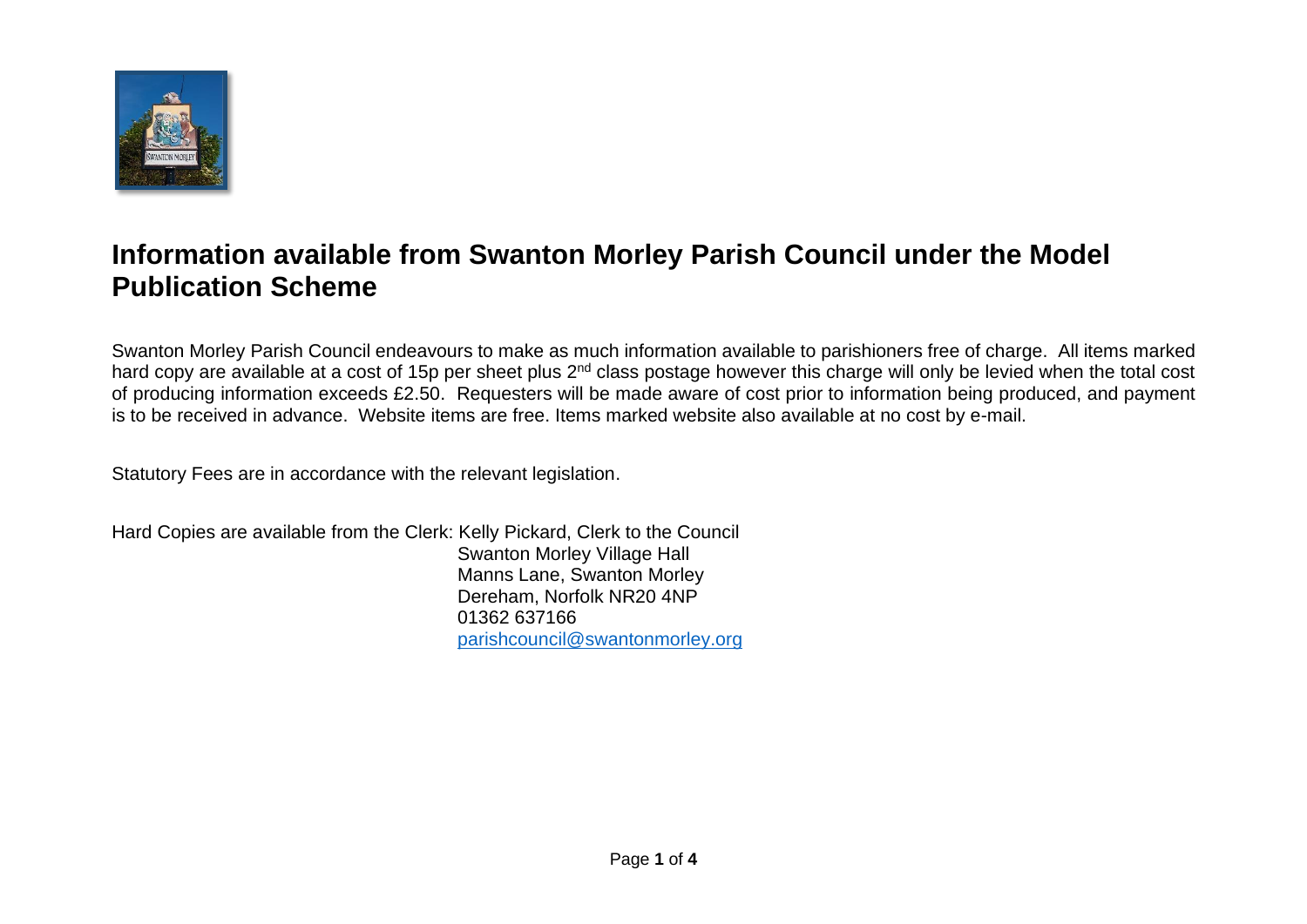| Information to be published                                | How the information can be<br>obtained                   |  |
|------------------------------------------------------------|----------------------------------------------------------|--|
| Who we are and what we do                                  |                                                          |  |
| Who's who on the Council and its Committees                | Website/Hard copy                                        |  |
| Contact details for Parish Clerk and Council members       | <b>Website/Hard Copy</b>                                 |  |
| Location of main Council office and accessibility details  | <b>Website/Hard Copy</b>                                 |  |
| What we spend and how we spend it                          |                                                          |  |
| Annual return form and report by auditor                   | <b>Website/Hard Copy</b>                                 |  |
| <b>Finalised budget</b>                                    | <b>Hard Copy</b>                                         |  |
| Precept                                                    | <b>Hard Copy</b>                                         |  |
| <b>Borrowing Approval letter</b>                           | <b>Hard Copy</b>                                         |  |
| <b>Financial Standing Orders and Regulations</b>           | Website/Hard copy                                        |  |
| Grants given and received                                  | <b>Hard Copy</b>                                         |  |
| List of current contracts awarded and value of contract    | <b>Hard Copy</b>                                         |  |
| Members' allowances and expenses                           | <b>Hard Copy</b>                                         |  |
|                                                            |                                                          |  |
| What our priorities are and how we are doing               |                                                          |  |
| Parish Plan/Village Appraisal                              | Website/Hard Copy                                        |  |
| Annual Report to Parish or Community Meeting               | Delivered to every household<br><b>Website/Hard Copy</b> |  |
| Local charters drawn up in accordance with DCLG guidelines | None in Place                                            |  |
|                                                            |                                                          |  |
| How we make decisions                                      |                                                          |  |
| Timetable of meetings                                      | <b>Website/Hard Copy</b>                                 |  |
| Agendas of meetings                                        | <b>Website Hard Copy</b>                                 |  |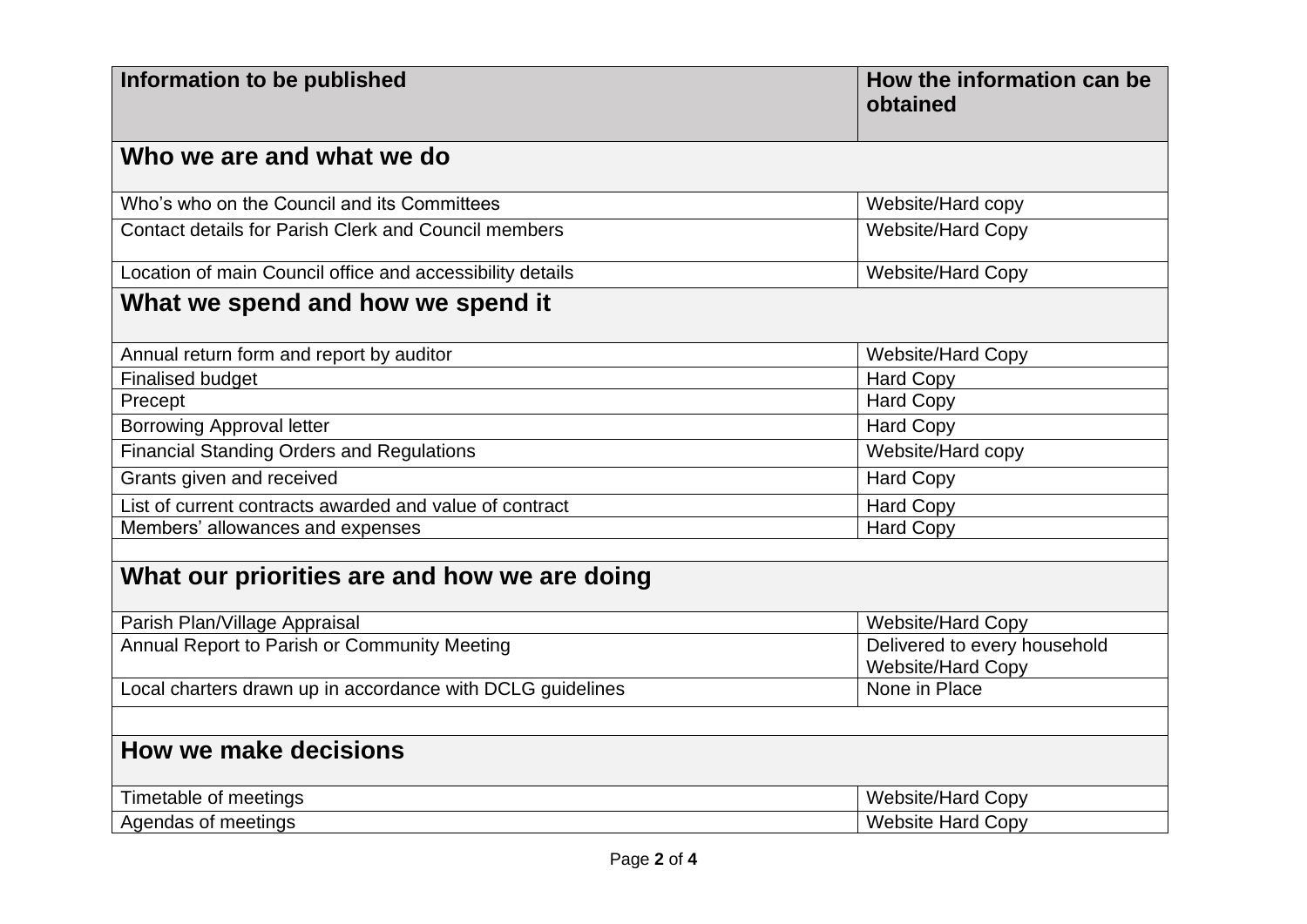| Minutes of meetings                                                                      | <b>Website/Hard Copy</b>           |
|------------------------------------------------------------------------------------------|------------------------------------|
| Reports presented to council meetings                                                    | <b>Hard Copy</b>                   |
| Responses to consultation papers                                                         | Hard Copy                          |
| Responses to planning applications                                                       | <b>Website (Breckland District</b> |
|                                                                                          | Council)/Hard Copy                 |
| Bye-laws                                                                                 | None Made                          |
|                                                                                          |                                    |
| Our policies and procedures                                                              |                                    |
| Policies and procedures for the conduct of council business:                             | <b>Website/Hard Copy</b>           |
| Procedural standing orders                                                               |                                    |
| Committee and sub-committee terms of reference                                           |                                    |
| Delegated authority in respect of officers                                               |                                    |
| <b>Code of Conduct</b>                                                                   |                                    |
| <b>Policy statements</b>                                                                 |                                    |
|                                                                                          |                                    |
| Policies and procedures for the provision of services and about the employment of staff: | <b>Website/Hard Copy</b>           |
| Equality and diversity policy                                                            |                                    |
| Health and safety policy                                                                 |                                    |
| Recruitment policies (including current vacancies)                                       |                                    |
| Policies and procedures for handling requests for information                            |                                    |
| Complaints procedures (including those covering requests for information and operating   |                                    |
| the publication scheme)                                                                  |                                    |
| Information security policy                                                              | <b>Hard Copy</b>                   |
| Records management policies (records retention, destruction and archive)                 | <b>Hard Copy</b>                   |
| Data protection policies & General Data Protection Regulations                           | <b>Hard Copy</b>                   |
| Schedule of charges (for the publication of information)                                 | Website/Hard Copy/                 |
|                                                                                          | At base of document                |